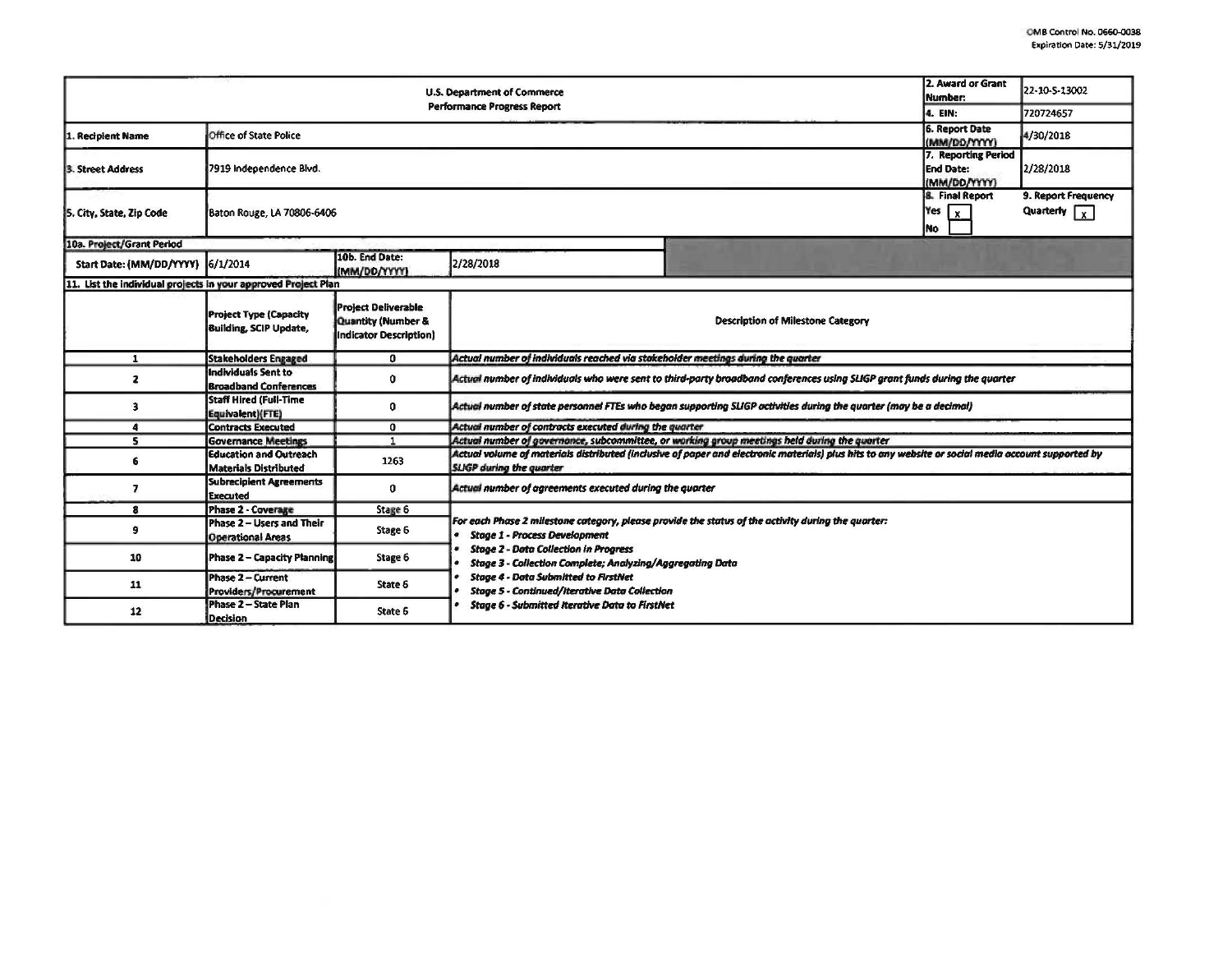|                                                                        |                   | 11a. Describe your progress meeting each major activity/milestone approved in the Baseline Report for this project; any challenges or obstacles encountered and mitigation strategies you have employed; planned major activit |           |
|------------------------------------------------------------------------|-------------------|--------------------------------------------------------------------------------------------------------------------------------------------------------------------------------------------------------------------------------|-----------|
| next quarter; and any additional project milestones or information.    |                   |                                                                                                                                                                                                                                |           |
| 1. Outreach Attendees: 0                                               |                   |                                                                                                                                                                                                                                |           |
| 2. Out of State/Conference Travel: 0                                   |                   |                                                                                                                                                                                                                                |           |
| 3. Staff Hires: None.                                                  |                   |                                                                                                                                                                                                                                |           |
| 4. Contract(s) Executed: 0                                             |                   |                                                                                                                                                                                                                                |           |
| 5. Governance Meetings Held: (1) January 24, 2018 - SIEC, 23-Attendees |                   |                                                                                                                                                                                                                                |           |
|                                                                        |                   | 6. Outreach: Twitter: 643-Total followers, 57-New followers, and 17-Tweets as of March 31, 2018. Website: 1,246 hits, 338 users, 18.6% of sessions were from new visitors.                                                     |           |
| 7. Subrecipient Agreements: None.                                      |                   |                                                                                                                                                                                                                                |           |
|                                                                        |                   | 8. Data has been collected, compiled and submitted via Dropbox 9/30/15. Additional inputs submitted 9/30/16.                                                                                                                   |           |
|                                                                        |                   | 9. Data has been collected, compiled and submitted automatically via CASM and via Dropbox 9/30/15. If the MDST remains active, agencies may continue to submit info and inform the process. Additional inputs submitted 9/30/1 |           |
|                                                                        |                   | 10. Data has been collected, compiled and submitted automatically via CASM and via Dropbox 9/30/15. If the MDST remains active, agencies may continue to submit info and inform the process. Additional inputs submitted 9/30/ |           |
|                                                                        |                   | 11. Data has been collected, compiled and submitted automatically via CASM. If the MDST remains active, agencies may continue to submit info and inform the process.                                                           |           |
|                                                                        |                   | 12. Draft Plan received on 6/19/2017. State plan review and outreach efforts to stakeholders have begun and will be completed by 8/30/2017. Presentation to Governor on 8/28/2017. Governor made Opt In decision on 9/27/2017  |           |
| FirstNet/ATT notified.                                                 |                   |                                                                                                                                                                                                                                |           |
|                                                                        |                   |                                                                                                                                                                                                                                |           |
|                                                                        |                   | 11b. If the project team anticipates requesting any changes to the approved Baseline Report in the next quarter, describe those below. Note that any substantive changes to the Baseline Report must be approved by the Depart |           |
| Commerce before implementation.                                        |                   |                                                                                                                                                                                                                                |           |
| No substantive changes anticipated.                                    |                   |                                                                                                                                                                                                                                |           |
|                                                                        |                   | 11c. Provide any other information that would be useful to NTIA as it assesses this project's progress.                                                                                                                        |           |
|                                                                        |                   |                                                                                                                                                                                                                                |           |
|                                                                        |                   | Since Louisiana opt'd in on September 27, 2017, we have approved an addendum to the State Procurement Contract to allow state and local agencies to use the NASPO contract for FirstNet/ATT. LA FirstNet continues to issue mo |           |
|                                                                        |                   | newsletters via email and locating on our firstnet louisiana gov site. Through March 2018, Louisiana has an estimated 1,075 agency first responder subscribtions.                                                              |           |
|                                                                        |                   | 11d. Describe any success stories or best practices you have identified. Please be as specific as possible                                                                                                                     |           |
| None this quarter.                                                     |                   |                                                                                                                                                                                                                                |           |
| 12. Personnel                                                          |                   |                                                                                                                                                                                                                                |           |
|                                                                        |                   | 12a. If the project is not fully staffed, describe how any lack of staffing may impact the project's time line and when the project will be fully staffed                                                                      |           |
|                                                                        |                   | All project staff are no longer employed. The Grant Administrator will continue to process the close of the grant with cost absorbed from non SLIGP funding sources of the State of Louisiana                                  |           |
|                                                                        |                   | 12b. Staffing Table - Please include all staff that have contributed time to the project. Please do not remove individuals from this table.                                                                                    |           |
| <b>Job Title</b>                                                       | FTEX <sup>1</sup> | <b>Project (s) Assigned</b>                                                                                                                                                                                                    | Change    |
| <b>Technology Consultant</b>                                           | 50                | Lead and overall technology advisor to all projects.                                                                                                                                                                           | Vacant    |
| <b>Grant Administrator</b>                                             | 5                 | Lead and overall grant administrator for this grant program.                                                                                                                                                                   | Vacant    |
| Program Manager                                                        | $\mathbf{o}$      | Lead and overall project implementation and direction.                                                                                                                                                                         | No change |
|                                                                        |                   | Lead and develop and implement outreach and education plans. Coordinate outreach to local and tribal jurisdictions, communicate information to key                                                                             |           |
| Outreach Coordinator                                                   | $\mathbf 0$       | stakeholders.                                                                                                                                                                                                                  | No change |
|                                                                        |                   |                                                                                                                                                                                                                                |           |
|                                                                        |                   | Responsible for technology outreach, education and consultation to the state. Consult and assist public safety agencies on their future needs as well as                                                                       | No change |
| <b>Technology Specialist</b>                                           | 50                | plan guidelines. Participate in SCIP updates on Broadband related activities. Act in advisory capacity on all technical matters.                                                                                               |           |
|                                                                        |                   |                                                                                                                                                                                                                                |           |
|                                                                        |                   | Responsible for technology outreach, education and consultation to the state. Consult and assist public safety agencies on their future needs as well as                                                                       | No change |
|                                                                        | $\mathbf{o}$      | plan guidelines. Participate in SCIP updates on Broadband related activities. Act in advisory capacity on all technical matters.                                                                                               |           |
| <b>Technology Specialist</b>                                           |                   |                                                                                                                                                                                                                                |           |
|                                                                        |                   | Provide grant administrative and coordination support, including completing progress reports, reimbursements and ensuring grant activities are completed No change                                                             |           |
| <b>Grant Coordinator</b>                                               | $\Omega$          | on time.                                                                                                                                                                                                                       |           |
| Statewide Interoperability                                             |                   | Provide oversight for the SLIGP grant, ensuring that all activities are completed on time and within budget. The SWIC will be the primary point of contact                                                                     | No change |
| Coordinator (SWIC)                                                     | $\Omega$          | for consultation with FirstNet, and will work to expand the State's governance structure and ensure the SCIP is updated.                                                                                                       |           |